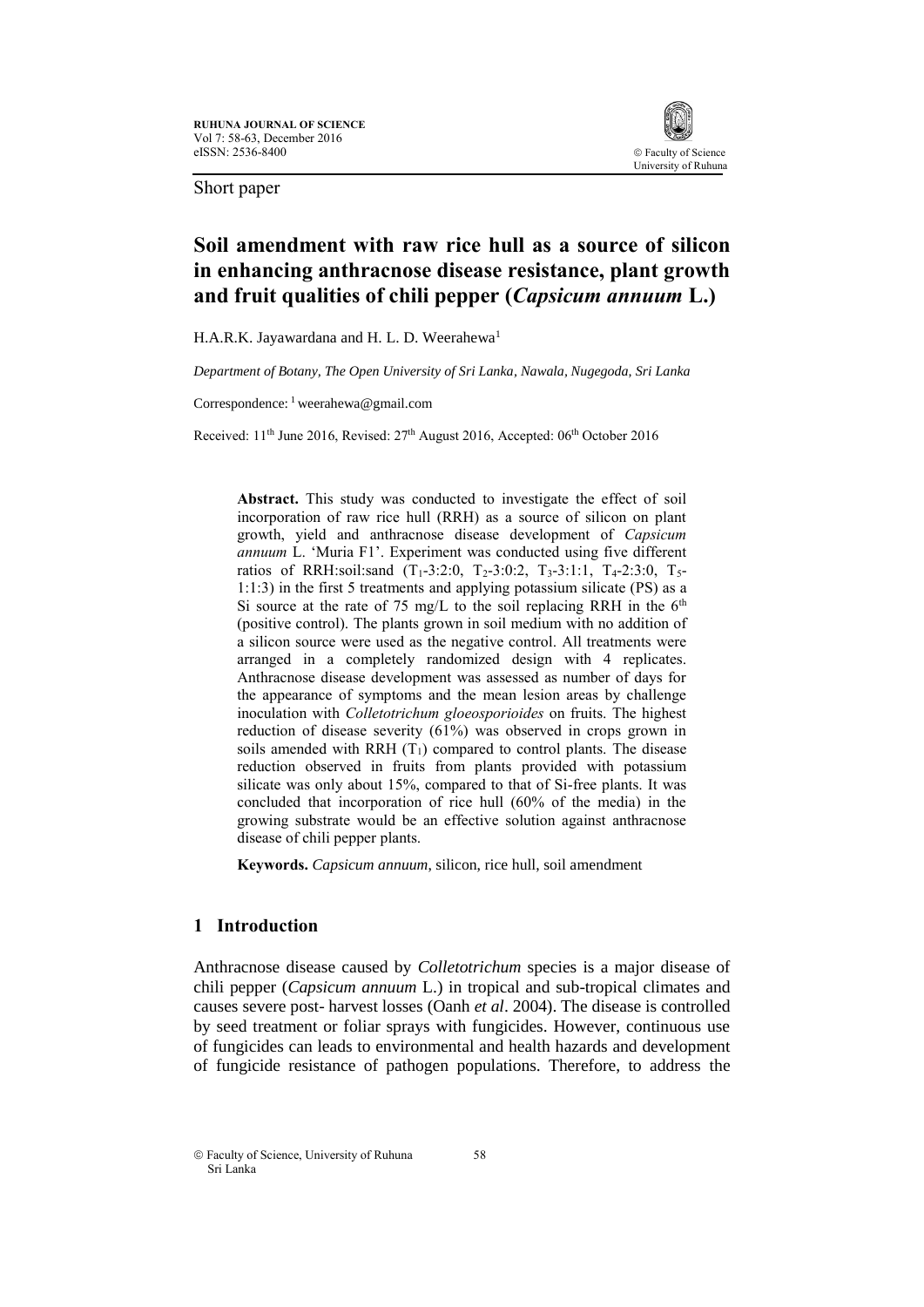current demand in sustainable crop production, environmental friendly alternatives should be investigated to control one of the important diseases, anthracnose. Silicon is beneficial for plants in terms of growth (Kamenidou *et al*. 2008), yield (Ghasemi *et al.* 2013) and resistance to biotic (Huang *et al*. 2011) and abiotic stresses (Savant *et al*. 1999). Silicon can be supplied using both inorganic and organic sources. Rice hull is an agricultural by-product, which is underutilized. It is a natural source of silicon. According to Patel *et al*. (1987) the Si content in raw rice husk is 10.3 (w/w% in wet basis). This study was conducted to investigate the effect of incorporation of rice hull (RRH) and potassium silicate (PS) as silicon sources into potting media on plant growth, fruit quality parameters and anthracnose disease development of chili pepper.

#### **2 Materials and Methods**

## **2.1 Plant material**

Seeds of *Capsicum annuum* L. 'Muria F1' (East-West seed International Ltd., Thailand) were sown on coir dust and compost medium (1:1) and were maintained in the nursery. Four weeks old chili pepper plants were transplanted in grow bags (300 gauge polythene bags, size 30 cm  $\times$  12 cm) filled with equal volumes of the respective growing media according to treatments.

#### **2.2 Treatments and experimental design**

RRH: soil: sand in a ratio of (3:2:0, 3:0:2, 3:1:1, 2:3:0, 1:1:3) were used in first five treatments;  $T_1 - T_5$  while PS (75 mg/l of Si) was applied to the soil medium instead of adding RRH in  $T_6$  (control 1). The plants grown in soil medium applied with no silicon source were used as the  $T_7$  (control 2). Treatments were arranged in a Completely Randomized Design (CRD) with four replicates having three plants per experimental unit. The data were analyzed using one way ANOVA in SPSS 16 Statistical package.

#### **2.3 Fertilizer Application**

Nutrients were supplied using NFV (nutrient formulation for vegetative stage) and NFF (nutrient formulation for fruiting stage) (Jayawardana *et al*. 2015) for all the other treatments except  $T_6$ , in which the nutrient formulations were amended with potassium silicate to supply 75 mg/l of Si by making proper adjustment in the nutrient composition (Jayawardana *et al*. 2015). Fertigation (50 ml of nutrient solution per grow bag per day during first 4 weeks and 100 ml per growing bag per day thereafter) was practiced with relevant nutrient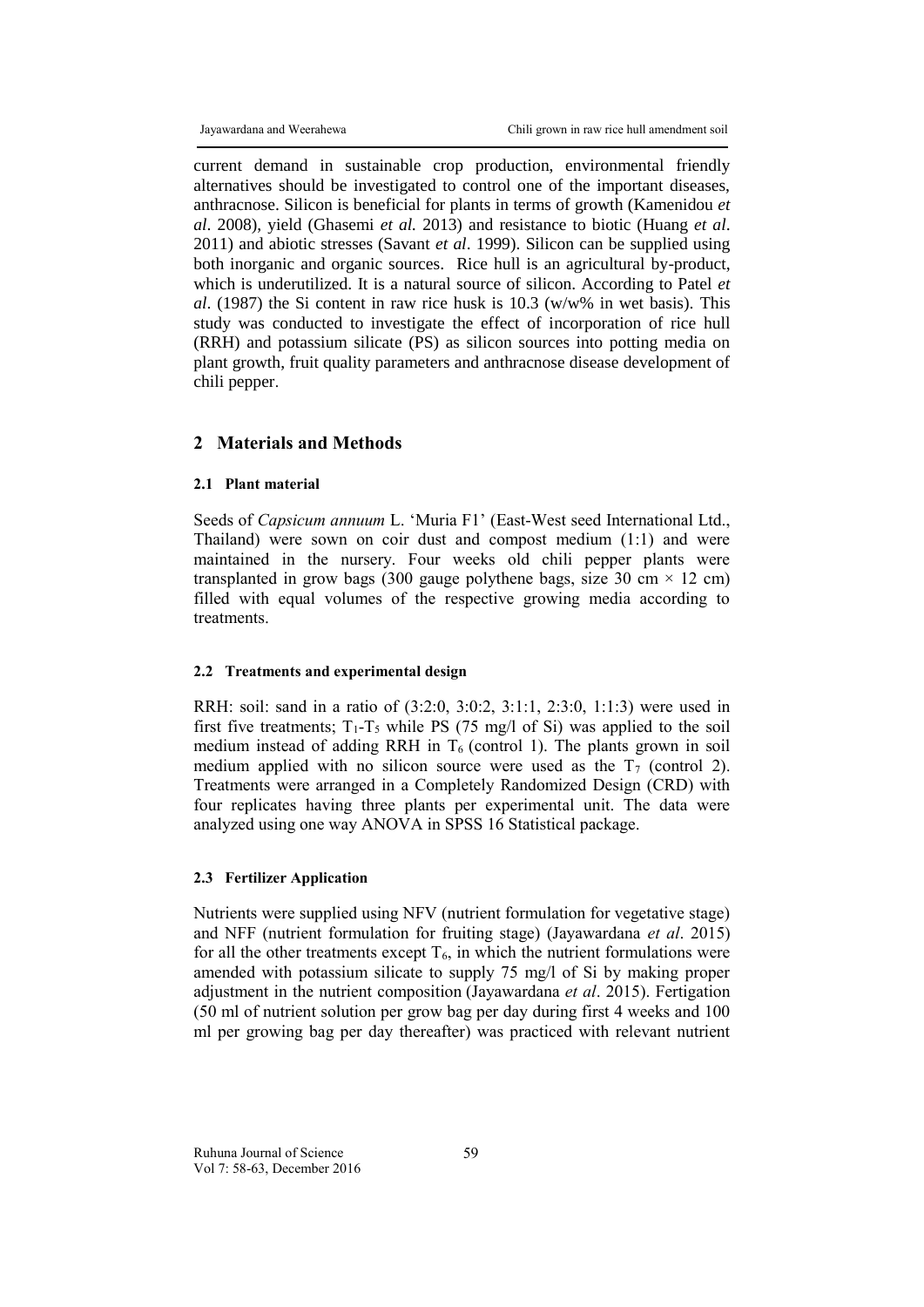solution according to the treatments. Weeding and watering was practiced when required.

#### **2.4 Pathogen isolation and identification**

*C. gloeosporioides* from anthracnose lesions of diseased chili pepper fruits were cultured on potato dextrose agar (PDA), following surface sterilization with 1% (v/v) NaOCl for 1 min, followed by washing with sterile distilled water. Ten culture plates were incubated at 27°–30°C and observed for mycelial growth, morphology of the cultures, and the shape of conidia were observed using a compound microscope (Daffodil MCX100, Vienna, Australia). *C. capsici* was identified by its sickle-shaped conidia, the presence of prominent setae (Sutton, 1992), and its brown colony colour (Rajapakse and Ranasighe 2002). *C. gloeosporioides* was identified by its orange cottonlike mycelium (Sutton, 1980) and ovoid-shape conidia (Du *et al*. 2005).

## **2.5 Fruit inoculation and assessment of disease severity**

Conidial suspension (10<sup>5</sup> conidia ml<sup>-1</sup>) of *C. gloeosporioides* or *C. capsici* were prepared by scraping the mycelium from pure 7 days old cultures and suspending them in sterilized distilled water, followed by filtering through glass wool. Harvested fruits were challenge-inoculated by placing a 20 µl drop of conidial suspension at three different points on the fruit surface. Twelve fruits were inoculated per treatment. The inoculated fruits were maintained in a moist chamber (95 – 100% RH) at  $28 \pm 2$ °C. Numbers of days for the appearance of disease symptoms in each treatment was recorded. Lesion areas were recorded each day for 10 days and the mean lesion area per fruit was calculated.

## **2.6 Plant growth and fruit parameters**

The shoot length, number of leaves, average leaf area, internodes girth (3-4 nodes) and number of fruits per plant were recorded at 12 weeks after transplanting. Fruit length and fruit fresh weight of each harvested fruit were measured.

## **3 Results and Discussion**

#### **3.1 Anthracnose disease resistance in chili pepper fruits**

The highest lesion area after 10 days of pathogen *C. gloeosporioides* inoculation was recorded in the control treatment  $(77.5 \text{ mm}^2)$  and the lowest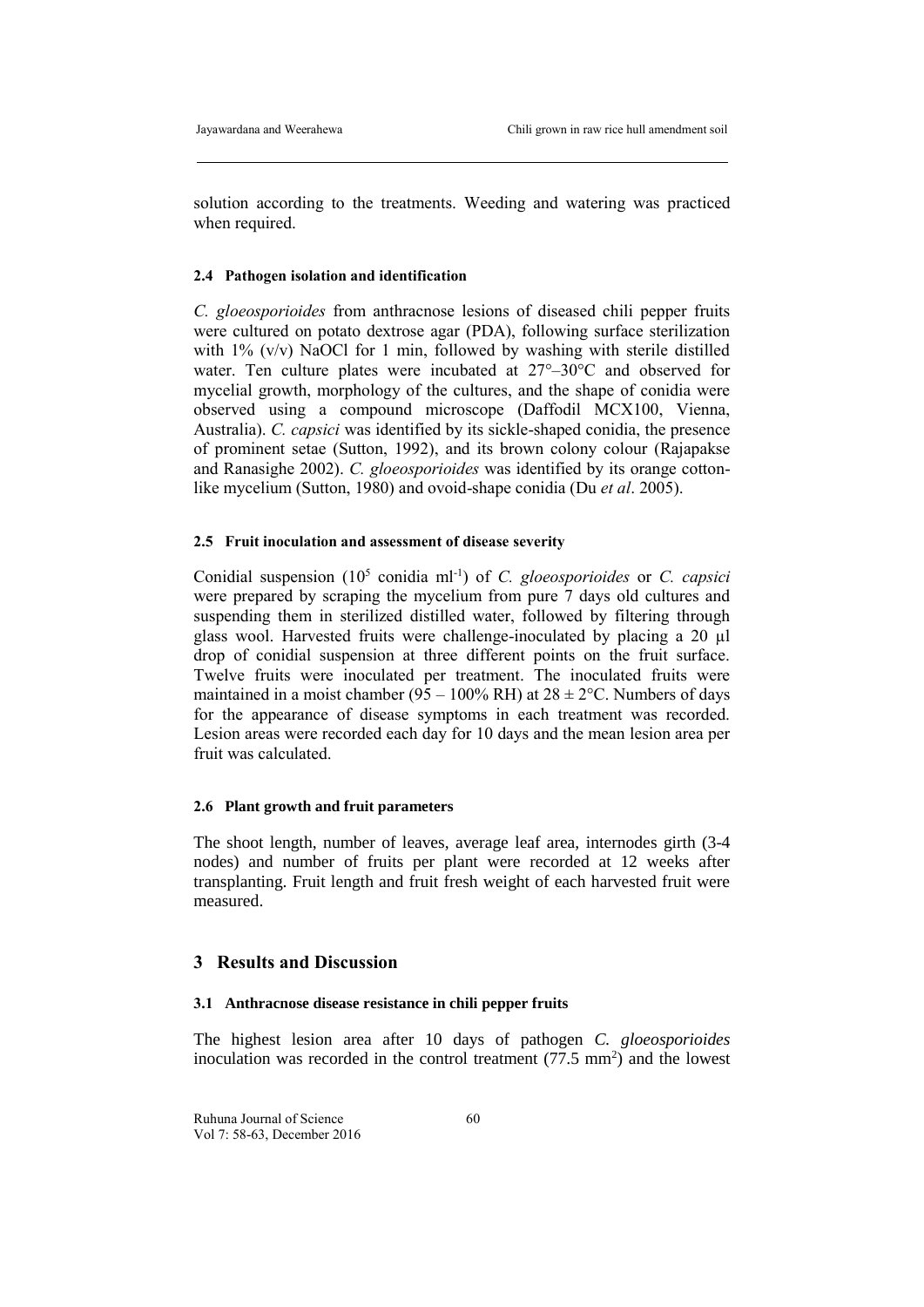was recorded in  $T_1$  treatment (29.5 mm<sup>2</sup>) (Fig. 1.). The significantly high reduction of lesion area compared to the control 2  $(T<sub>7</sub>)$  (61%) was shown in crops treated with rice hull in the growing substrate as the Si source  $(T_1)$ . However, the lesion area observed in fruits from  $T_1$ ,  $T_2$  and  $T_3$  treatments at 10 days after inoculation was not significant. The reduction of lesion area was significantly lower both in  $T_4$  and  $T_6$  treatments than that of  $T_1$ ,  $T_2$  and  $T_3$ . There was no significant difference observed between the lesion areas of  $T_5$ and control treatments. A comparatively large percentage of rice hull was included in  $T_1$ ,  $T_2$  and  $T_3$  treatments compared to the other treatments, suggesting that Si supplied by rice hull in the media might have actively contributed for anthracnose disease suppression.



**Fig. 1. Mean lesion area (mm<sup>2</sup> ) on chili pepper fruits at 10 days after inoculation of** *C. gloeosporioides*. Bars with same letters are not significantly different ( $P \le 0.05$ ) as determined by Tukey HSD test. (T<sub>1</sub>= RRH:Soil:Sand at 3:2:0, T<sub>2</sub>= RRH:Soil:Sand at 3:0:2,  $T_3$  RRH:Soil:Sand at 3:1:1,  $T_4$  RRH:Soil:Sand at 2:3:0,  $T_5$  = RRH:Soil:Sand at 1:1:3,  $T_6$ -soil medium treated with PS and  $T_7$ -Si-free medium)

Only a 15% reduction of anthracnose lesion area was observed in fruits from  $T_6$  compared to that of control fruits. However, our previous study indicated that supplementation of 75 mg/L of potassium silicate in hydroponic nutrient solution can significantly reduce the anthracnose disease in chili pepper (Jayawardana *et al*. 2015). There could have been a significant reduction in the anthracnose disease by application of greater concentrations than 75 mg/l of potassium silicate into the soil medium. It has to be further investigated.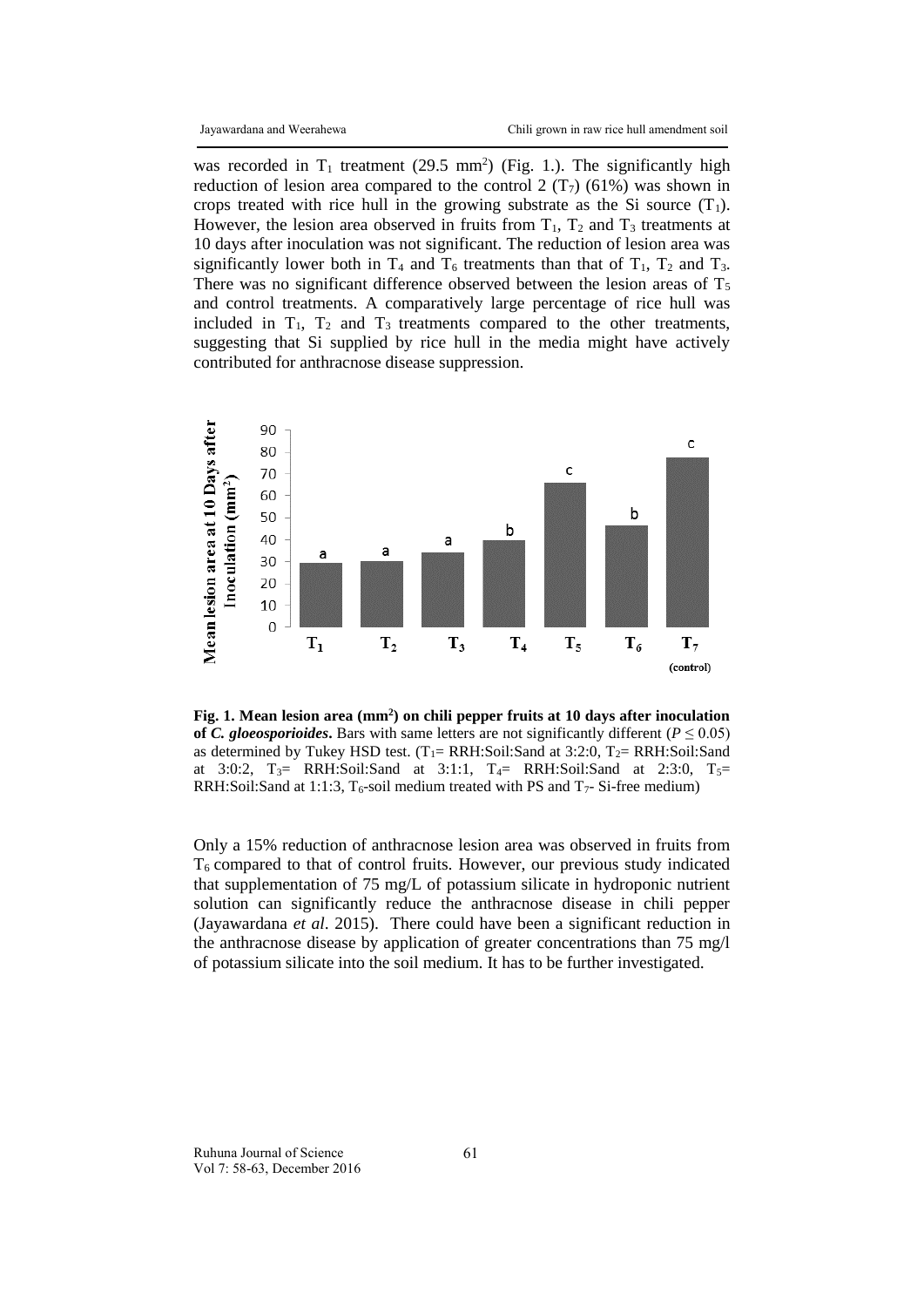**Table 1.** Plant growth and fruit parameters of chili pepper plants grown in combinations of raw rice hull, soil, sand and PS incorporated substrates (means followed by the same letter within the same row are not significantly different at  $P \leq$ 0.05 as determined by Tukey HSD test; ns= not significant)

| <b>Parameter</b>         | $\mathbf{T}_1$  | T <sub>2</sub>  | T3              | T <sub>4</sub>  | $T_5$           | Т6              | T7                 |
|--------------------------|-----------------|-----------------|-----------------|-----------------|-----------------|-----------------|--------------------|
| Shoot length (cm)        | 63 <sup>a</sup> | 61 <sup>a</sup> | 65 <sup>a</sup> | 59 <sup>a</sup> | 69 <sup>b</sup> | 60 <sup>a</sup> | 59 <sup>a</sup>    |
| Inter node $(3-4)$ girth | 2.9             | 2.8             | 3.1             | 2.9             | 2.9             | 2.8             | 2.8 <sup>ns</sup>  |
| (cm)                     |                 |                 |                 |                 |                 |                 |                    |
| Number of leaves         | 53 <sup>a</sup> | 50 <sup>a</sup> | 52 <sup>a</sup> | 49 <sup>a</sup> | 57 <sup>b</sup> | 50 <sup>a</sup> | 48 <sup>a</sup>    |
| of<br>Number             | q a             | q a             | 10 <sup>a</sup> | q a             | 12 <sup>b</sup> | 8 <sup>a</sup>  | ga                 |
| fruits/plant             |                 |                 |                 |                 |                 |                 |                    |
| Fruit length (cm)        | 12.8            | 13.0            | 12.7            | 12.2            | 13.3            | 12.9            | 12.0 <sup>ns</sup> |
| Fruit fresh weight (g)   | 25.0            | 27.2            | 24.1            | 26.3            | 26.8            | 27.0            | 25.5 <sup>ns</sup> |
| leaf<br>Average<br>area  | 45.2            | 40.0            | 43.6            | 42.9            | 45.0            | 44.1            | 42.2 <sup>ns</sup> |
| $\text{cm}^2$ )          |                 |                 |                 |                 |                 |                 |                    |

T1= RRH:Soil:Sand at 3:2:0, T2= RRH:Soil:Sand at 3:0:2, T3= RRH:Soil:Sand at 3:1:1, T4= RRH:Soil:Sand at 2:3:0, T5= RRH:Soil:Sand at 1:1:3, T6-soil medium treated with PS and T7- Si-free medium)

#### **3.2 Plant growth and fruit parameters**

There was no significant effect of potassium silicate applied into the soil medium  $(T_6)$  on growth parameters of chili pepper plants compared to the control. However, the shoot length, number of leaves and number of fruits were significantly greater in the plants from  $T<sub>5</sub>$  treatment (plants were grown in RH:Soil:Sand at 1:1:3 medium) compared with the rest of the treatments (Table 1). Sand in the medium enhances the porosity. It can be suggested that not only the Si provided by the medium but also the properties of the medium could have affected the results particularly, on the plant growth and fruit parameters. The ratio of 1:1:3 of RRH:Soil:Sand might be a good combination in the substrate to enhance plant growth and yield parameters of chili pepper. However, the disease resistance showed in the  $T<sub>5</sub>$  treatment was not significant, which could have been attributed to lower RRH applied. Incorporation of RRH in the form of ash into growing media has improved growth of sunflower plants (Kamenidou 2005; Kamenidou *et al*. 2008). In the current study RRH was used in the growth medium. In a previous study, RRH incorporation in a simplified hydroponic system, showed a significant increase in anthracnose disease resistance, plant growth and fruit qualities of chili pepper plants (Jayawardana *et al*. 2016).